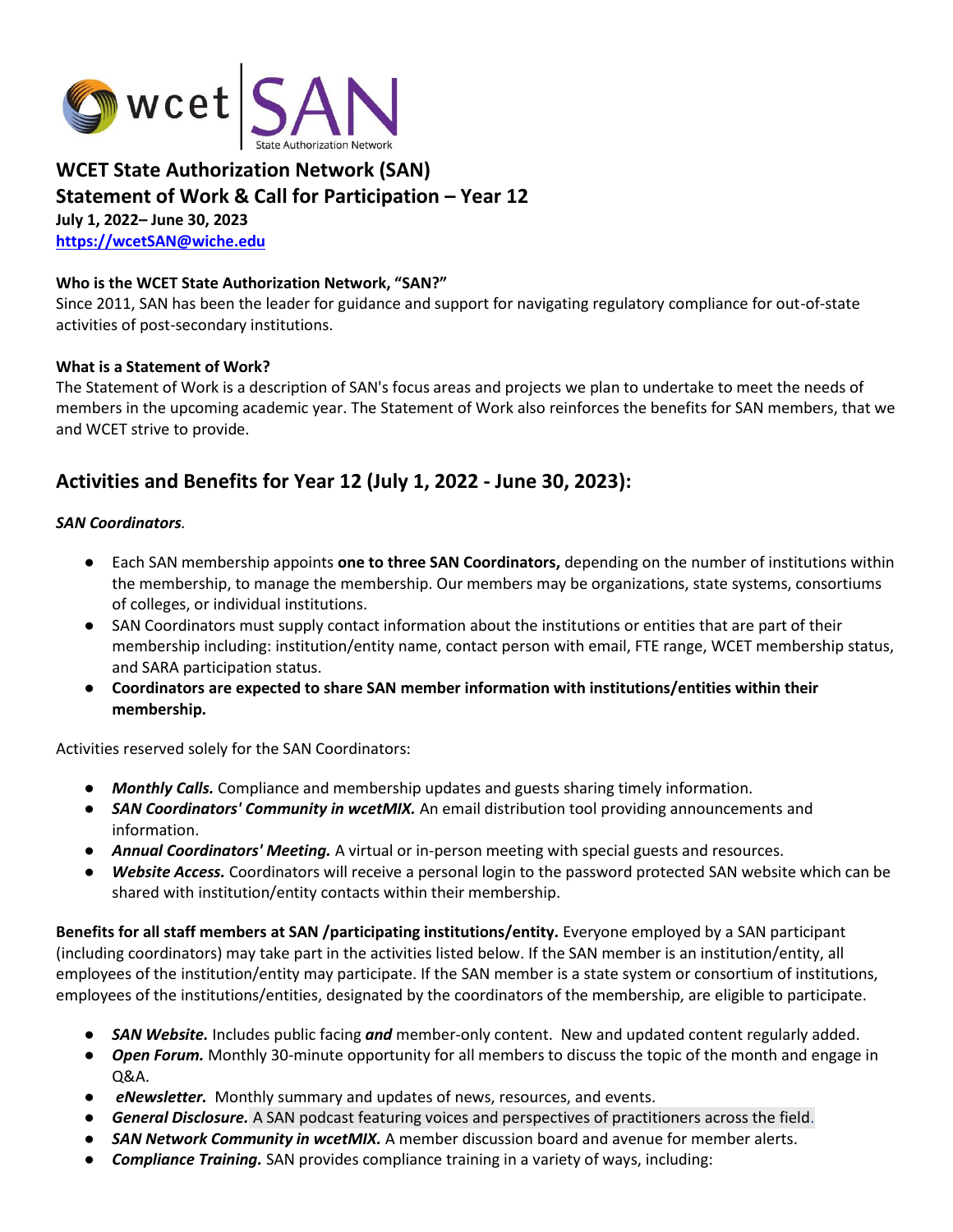- Webcasts, seminars, & small constituency group events Offer advice and information for both new and experienced compliance officers and other key stakeholders at the institution.
- Collaborative meetings and webinars with partners such as [NC-SARA](https://nc-sara.org/) and [NASASPS.](https://nasasps.org/)
- Annual workshops including "State Authorization Basics" and "State Authorization Advanced topics" offer in-depth compliance analysis and interactive training. SAN members may participate at a reduced cost.
- *Reciprocity Support.* Updates on the State Authorization Reciprocity Agreements (SARA) including steps that institutions can take to manage participation in SARA and stay apprised of prospective policy changes.
- *Examine State Requirements***.** Examine state requirements outside of reciprocity policy.
- *Emerging Federal Regulations*. Track the state authorization regulations under the Departments of Education, Veterans Affairs and Defense, in addition to other related regulations. SAN will inform members as to how they can provide input
- *SAN Advisory Group.* Panel of SAN members who make recommendations on programmatic issues of interest to the membership at-large.
- *Special Interest Teams.* Small working groups perform research and provide deliverables on issue areas which benefit the network.

# **Focus Areas. SAN will share information, provide research, and develop training on the following issues that members identified:**

- Develop an on-demand, asynchronous tool to replace the "Newcomers Experience", SAN's introduction to compliance concepts and website resources.
- Design a semi-synchronous 4–6-week virtual, cohort-based "Basics of Out-of-State Activity Compliance Course"
- Publish a set of topical one-page digests to assist in onboarding compliance staff or other institutional leaders.
- Generate new resource webpages and charts addressing:
	- Catastrophic event planning
	- Employment law (Secretary of State, Department of Labor and/or Taxation)
	- Professional license state agency contact information
	- Digital sales tax/value added taxes
- International compliance support:
	- o Provide regulatory direction in Canada and Mexico.
	- o Develop a practical guide for international compliance.
- Analysis of new and existing Federal & State laws and regulations adjacent to out-of-state activity approval:
	- Web accessibility/ADA
	- Accreditation issues including measures of quality for purposes of participation in reciprocity.
- Launch of an additional Special Interest Team to address an emerging issue.
- Provide an "Advanced Topics Workshop" focused on succession planning and effective practices.
- Create additional in-person and virtual peer to peer interactions addressing shared compliance concerns, sector specific conversations and other general peer support opportunities.
- Release the analysis of an updated survey profiling the role of an out-of-state activity compliance professional.
- Provide support for institutions that seek institutional compliance state by state.